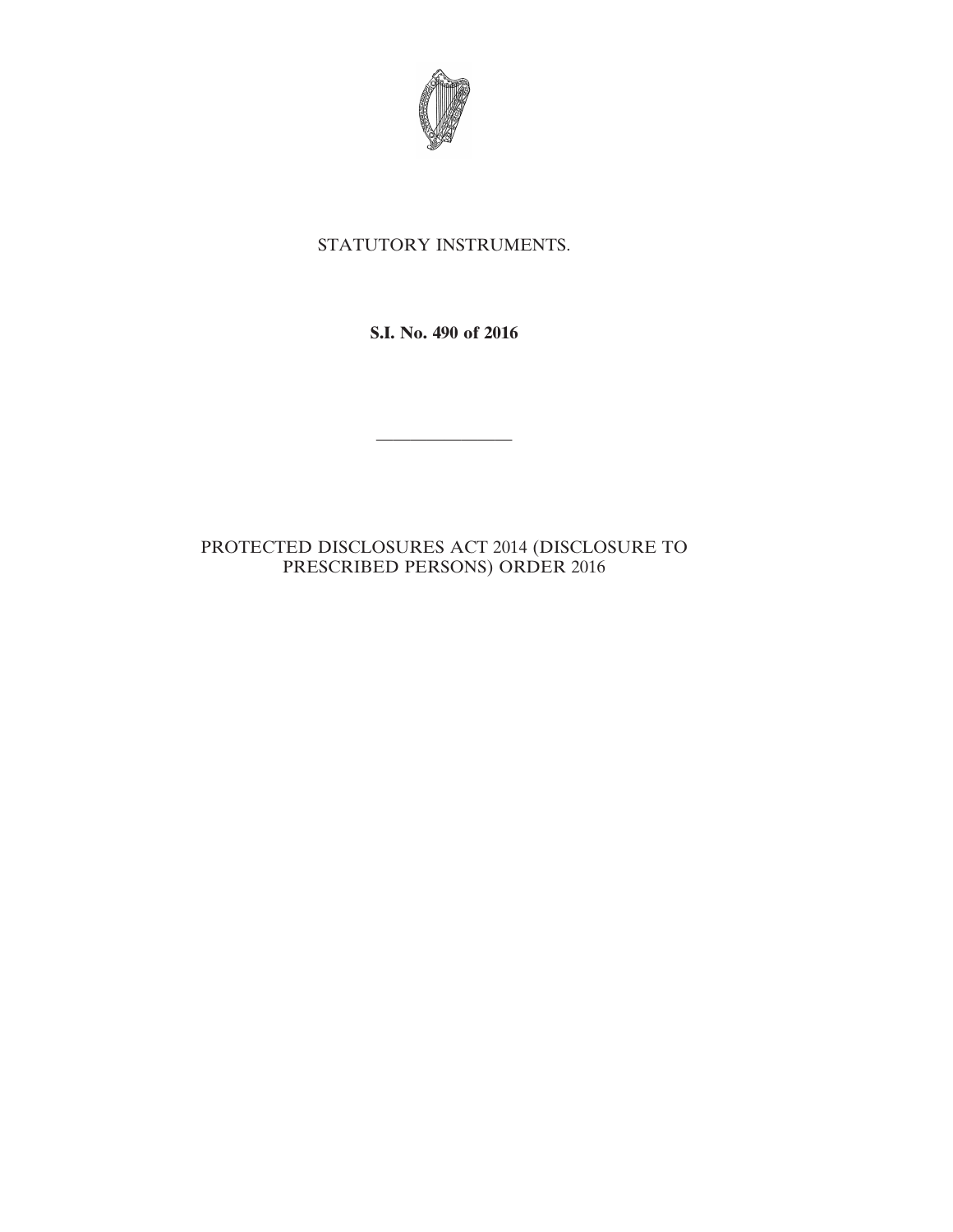## PROTECTED DISCLOSURES ACT 2014 (DISCLOSURE TO PRESCRIBED PERSONS) ORDER 2016

I, PASCHAL DONOHOE, Minister for Public Expenditure and Reform, in exercise of the powers conferred on me by section 7(2) of the Protected Disclosures Act 2014 (No. 14 of 2014), hereby order as follows:

1. This Order may be cited as the Protected Disclosures Act 2014 (Disclosure to Prescribed Persons) Order 2016.

2. The Schedule to the Protected Disclosures Act 2014 (Section 7(2)) Order 2014 (S.I. No. 339 of 2014) (as amended by Regulation 2 of the Protected Disclosures Act 2014 (Disclosure to Prescribed Persons) Order 2015 (S.I. No. 448 of 2015)) is amended by substituting for the matter in column (3) at reference number 34 the following:

"All matters relating to the functions of the Irish Auditing and Accounting Supervisory Authority as set out in section 905 of the Companies Act 2014 (No. 38 of 2014).".



GIVEN under my Official Seal, 5 September 2016.

> PASCHAL DONOHOE, Minister for Public Expenditure and Reform.

*Notice of the making of this Statutory Instrument was published in "Iris Oifigiúil" of* 23*rd September*, 2016.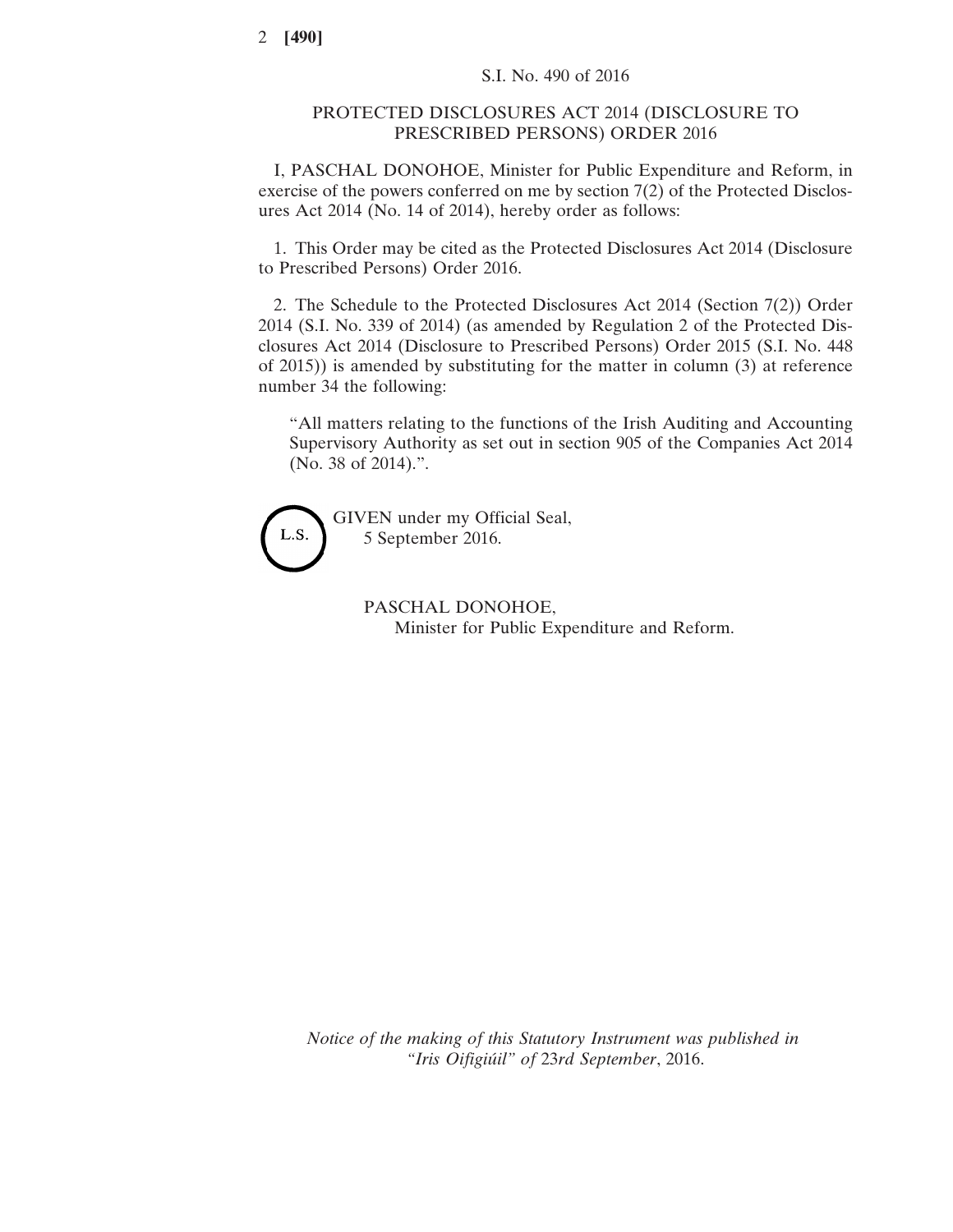**[490]** 3

## EXPLANATORY NOTE

*(This note is not part of the Instrument and does not purport to be a legal interpretation).*

This Order amends S.I. No. 339 of 2014, which prescribes persons to whom a protected disclosure may be made under section 7(2) of the Protected Disclosures Act 2014. This Order amends the description of the matters in respect of which the Chief Executive of the Irish Auditing and Accounting Supervisory Authority is prescribed.